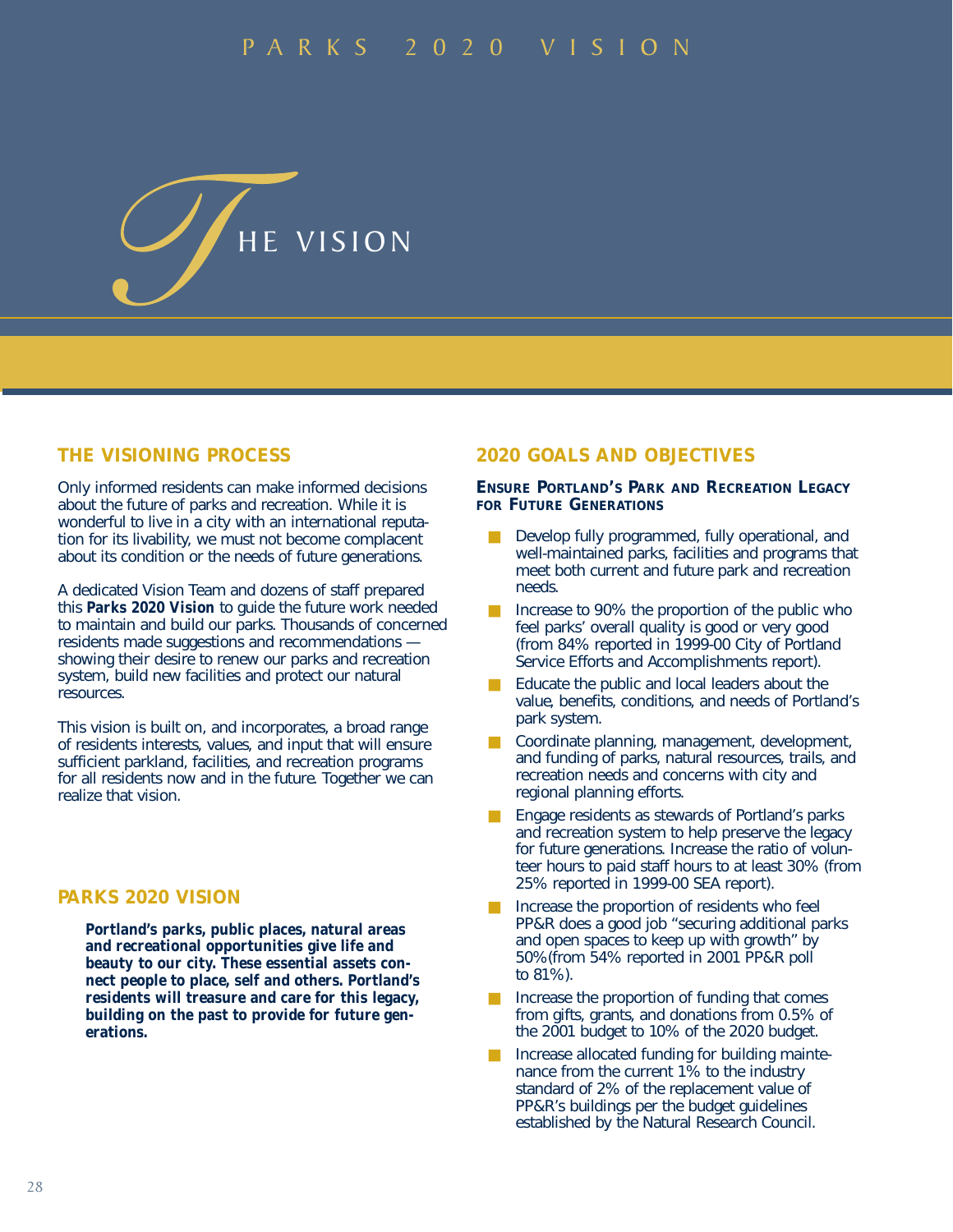## ORTLAND PARKS & RECREATION



■ Increase the proportion of residents who participate in recreation programs and facilities. Offer affordable programs and facilities. Reduce reliance on recreation fees from the current 50% to 25% of the PP&R's Recreation Division budget and backfill with general fund revenues or private funding.

#### **PROVIDE A WIDE VARIETY OF HIGH QUALITY RECREATION SERVICES AND OPPORTUNITIES FOR ALL RESIDENTS**

- Pursue all opportunities to provide park and recreation services — in new urban centers, along the rivers, in our communities.
- Provide a basic, developed Neighborhood Park facility within a half mile (approximately 10 to 15 minute walk) of every Portland resident, and a Community Park within a mile (approximately 20 to 30 minute walk) of every resident. Currently 80% of the system meets this goal.
- Maintain the current ratio of parkland to population — 20 acres per thousand. Currently there are  $10,070$  acres<sup>15</sup> for 503, 900 residents; increase that to 11,940 acres for 597,050 residents — an increase of 1,870 acres.
- $\Box$  Develop a full-service community center  $-$  that is, a center with a pool, arts facilities, classrooms and active recreation facilities — within three miles of every resident. Currently the only facility that meets this description is the Southwest Community Center serving 13% of the city.
- Provide 100 new sports fields for active recreation (from the current 220 sports fields to 320).
- Provide a full range of cultural arts facilities and programs.

e need to blur the boundaries between Park and City. Let's start thinking of Portland itself as a garden. If we invest our city with the same care, love, attention and patience we extend to our private gardens, Portlanders will be rewarded with stunning beauty, ecological health, and gentle spirit of place." *"* W

Tess Beistel, SE Portland resident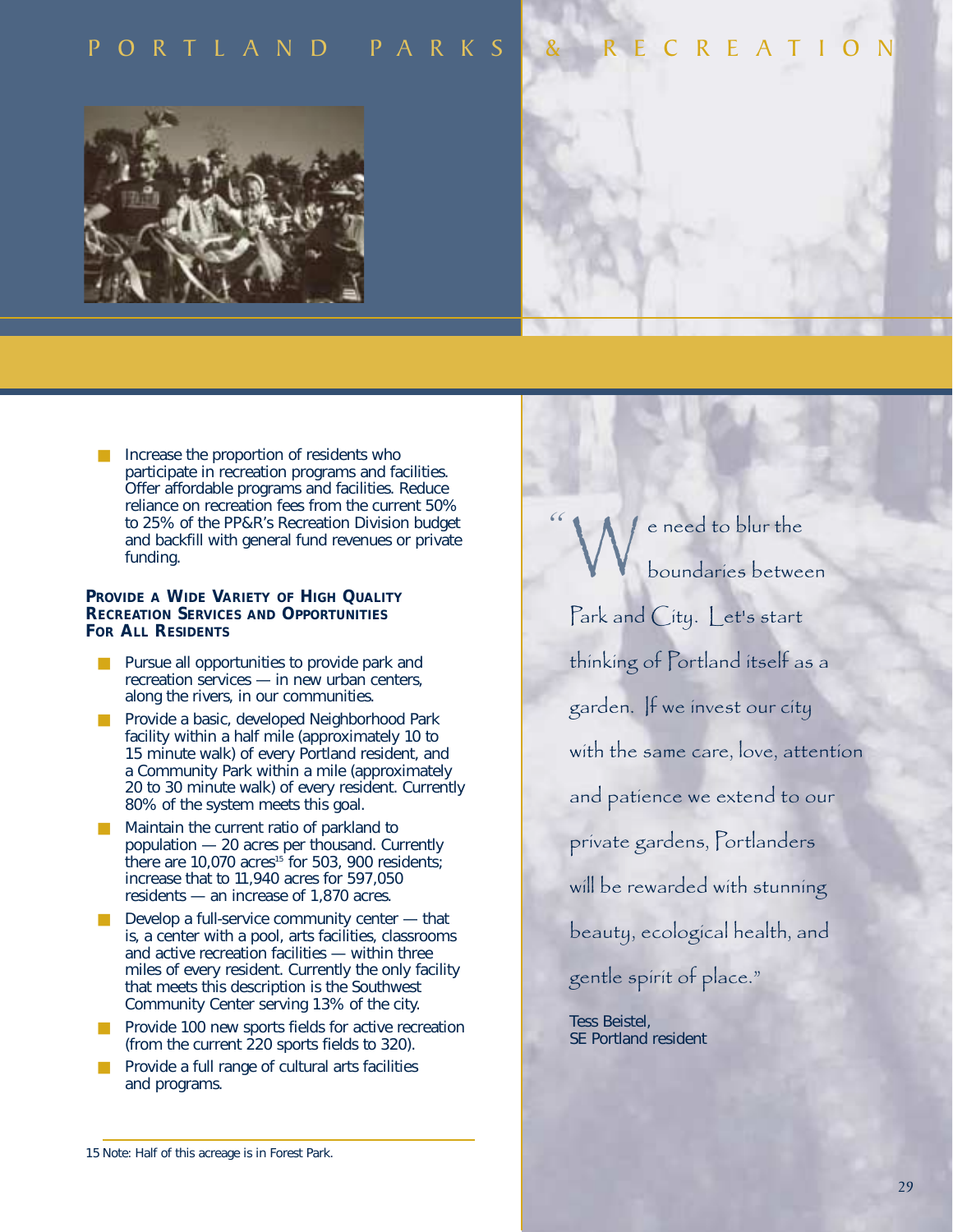

- Increase the proportion of residents who feel PP&R is doing a good job of providing recreational opportunities for young people through community schools and community center programs from 62% reported in 2001 PP&R poll to 90% by 2020.
- Offer meaningful recreation programs and services. Increase the proportion of residents who rate the number and variety of recreation programs as "good or very good" from 61-67% reported in the 1999-00 SEA performance report to 90% for both by 2020.
- Increase the proportion of residents who rate the overall recreation quality of Parks programs as "good or very good" from 75% reported in the 1999-00 SEA performance report to 90% by 2020.

#### **PRESERVE, PROTECT AND RESTORE PORTLAND'S NATURAL RESOURCES TO PROVIDE "NATURE IN THE CITY"**

- Acquire sufficient lands to protect existing resources (e. g., land along the Willamette and Columbia Rivers), to complete natural resource areas (e. g., Forest Park, Kelly Butte), and to protect locally significant natural areas (e. g., Rosemont Bluff).
- Protect, expand and restore interconnected ecosystems and wildlife corridors.
- Increase the amount of protected habitat land by 620 acres, from current 1,440 acres<sup>16</sup> to 2,060 acres.
- Increase the proportion of residents who think PP&R is doing a good job of preserving natural areas in the City from 74% reported in the 2001 Davis & Hibbitts survey, to 90% by 2020.
- Expand urban forest on city streets from 60% to 80% and within parks from 80% to 90%.

#### **CREATE AN INTERCONNECTED REGIONAL AND LOCAL SYSTEM OF PATHS AND WALKS TO MAKE PORTLAND "THE WALKING CITY OF THE WEST"**

- Provide safe and convenient access between parks, natural areas and recreation facilities and connect them with residential areas, civic institutions and businesses.
- Develop convenient appropriate access to major natural resource areas (e. g., the Willamette River, Forest Park, Oaks Bottom).
- Finish building the 40-Mile Loop Trail system, including the Columbia Slough, Willamette Greenway, Springwater Corridor and Fanno Creek Greenway sections (currently 60% of the 40-Mile Loop is complete).
- Double the amount of PP&R's most heavily used resource — paved and soft-surface trails (from the current 150 miles to 300 miles of trails).

#### **DEVELOP PARKS AND RECREATION FACILITIES AND PROGRAMS THAT PROMOTE "COMMUNITY IN THE CITY"**

- Build public plazas and "green connections" in the regional and town centers and along the main streets.
- Integrate the parks, community centers and trails into our neighborhoods.
- Partner with schools and others to provide maximum public benefit.

<sup>16</sup> These figures do not include Forest Park.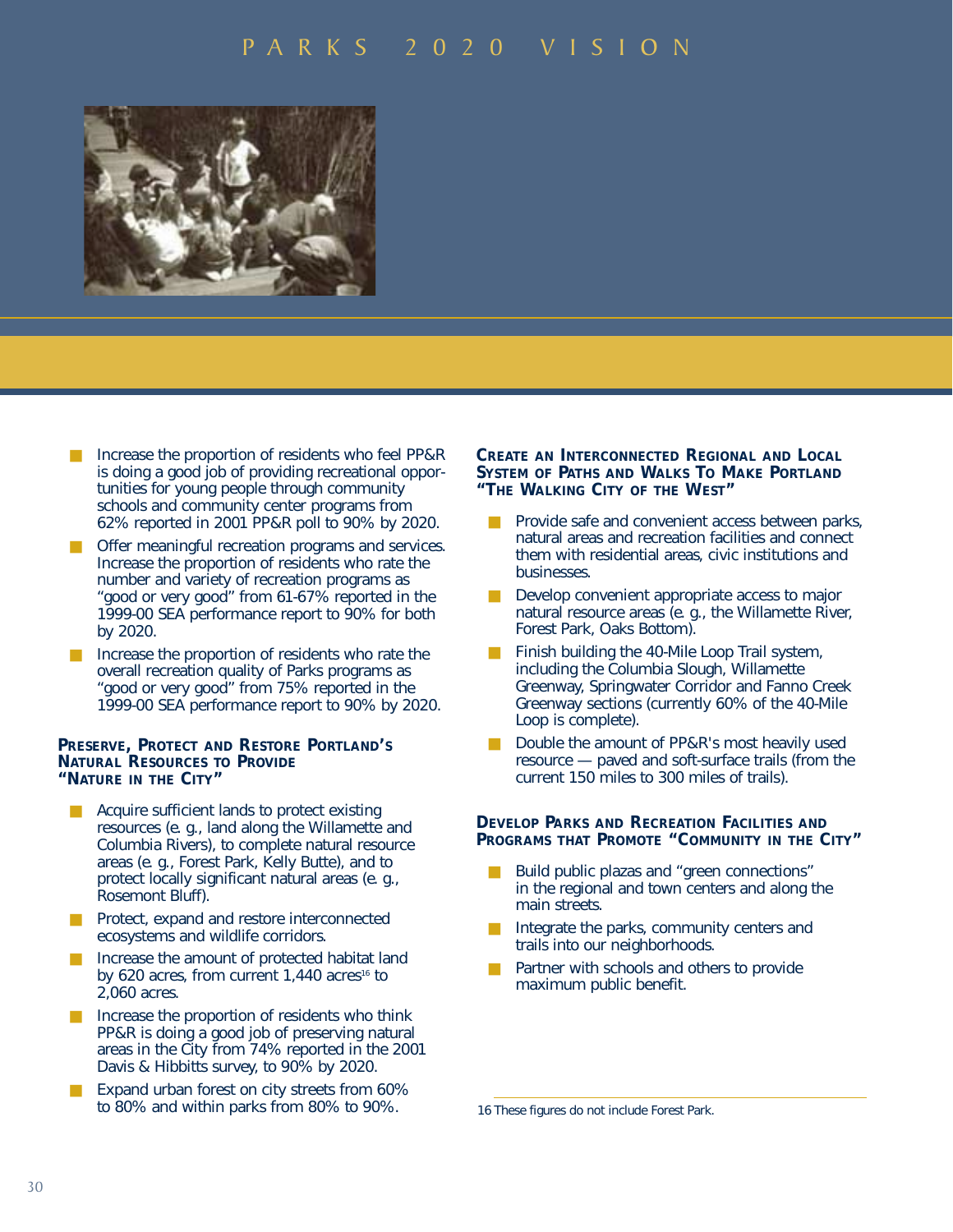# PORTLAND PARKS & RECREATIO

#### **2020 STRATEGIES**

#### **GOVERNANCE STRATEGY: DEVELOP ADDITIONAL METHODS TO ADVANCE PARK AND RECREATION ISSUES.**

- *Parks Foundation.* Establish a Parks Foundation to assist with fund raising, land acquisition and special projects.
- Park and Recreation Board. Establish a park Board to advise PP&R on a broad range of issues, including implementation of the 2020 Vision, advocacy for park issues, and continuity for park and recreation concerns.

#### **PLANNING STRATEGY: DEVELOP COMPREHENSIVE AND INNOVATIVE PLANNING METHODS AND PROCESSES.**

- **Collaboration.** Work to implement the *Parks 2020 Vision,* its sub-area recommendations, and park development standards through city and regional planning efforts such as River Renaissance, urban renewal areas and Endangered Species Act requirements.
- *Integration*. Adopt policies and develop plans that protect the biological integrity of habitat areas and integrate resource protection with appropriate access, use and development, on a regional and local basis.
- *Civic Involvement.* Apply and refine the public involvement processes outlined in *Planning for Southwest Parks* and in Planning & Development Division *Policies & Procedures* when planning, developing and programming city parks, natural resources and recreation programs.
- *Flexibility.* Develop plans that are flexible and responsive to changing demographics (e. g., new urban forms such as town and regional centers) and emerging trends (e. g., skateboards, BMX bikes and dogs).

P ortland could be<br>the Walking City the Walking City of the West – known for its pedestrian-friendly system of urban trails, paths and walkways that link parks, plazas, community centers and natural resource areas." *"*

Barb Scharff, NE Portland resident & Vision Team member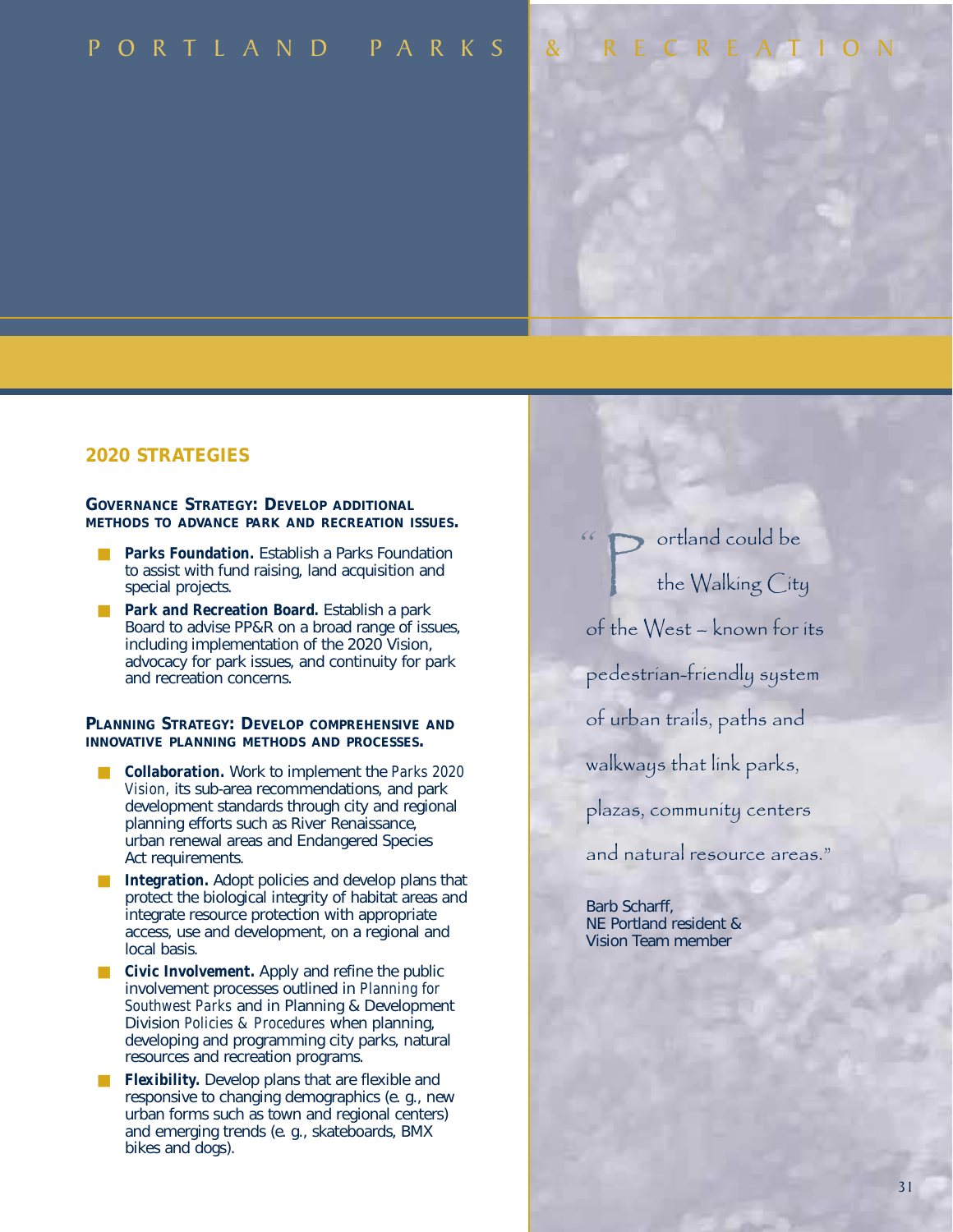

#### **PARTNERSHIP STRATEGY: DEVELOP AND MAINTAIN EFFECTIVE PUBLIC AND PRIVATE PARTNERSHIPS.**

- *Joint Use.* Develop agreements that ensure that school grounds and other public land currently used as 'de facto' park sites, remain available for public use.
- *Coordination.* Collaborate with other public agencies, especially school districts, and private organizations, to maximize park and recreation opportunities, facilities and programs. Construct large recreation facilities (e. g., sports complexes or wave pools) with neighboring jurisdictions, if feasible.
- *Consistent.* Manage partnerships in a consistent fashion, using effective communications. Measure effectiveness, benefits and results, through annual reviews and evaluation. Establish a task force to assist in developing dynamic partnerships with both small and large public and private entities.

#### **DEVELOPMENT STRATEGY: DESIGN AND BUILD EXCELLENT PARKS AND RECREATION FACILITIES.**

- Appropriate. Develop each park, natural area, or open space according to its own characteristics and according to its role in the overall park and recreation system.
- *Unique*. Utilize and build on the special features of each sub-area.
- **Balanced.** Provide an appropriate balance of active recreation and passive open space within each subarea and, to the extent possible, within each park.
- Accessible. Develop parks and facilities that are readily available to residents. Meet, and where possible exceed, requirements for Americans with Disabilities Act accessibility to facilities and programs.
- Maximize benefits. Locate high-use facilities to maximize availability and to minimize impacts on local neighborhoods. Locate fields for local youth,

pick-up games, and practice fields in neighborhood parks.

*Connected.* Develop parks, trails and facilities that are part of a system of recreation elements.

#### **MARKETING AND COMMUNICATION STRATEGY: DEVELOP AND IMPLEMENT AN EFFECTIVE COMMUNICATIONS PROGRAM.**

- *Collaborate.* Establish a work team of marketing professionals, commissioner and bureau staff, representatives of the 2020 Vision Team, the Parks Foundation, and the Parks Board to develop consistent strategies that reach the most residents.
- Advocate. Educate opinion leaders who can advocate and influence funding about the value and benefits of parks and recreation.
- *Multiple approaches.* Use a broad array of techniques to reach diverse audiences including publishing in other languages, staff outreach, and community liaisons.
- *Effective.* Evaluate the effectiveness of the marketing strategies and outreach activities annually.

#### **MANAGEMENT STRATEGY: DEVELOP BEST MANAGEMENT PRACTICES.**

- *Sustainable.* Use environmentally friendly, sustainable methods to build and care for parks, natural resources and recreation facilities.
- *Accurate.* Develop a system of data collection and analysis to provide an accurate basis for decisions and management of parks, natural areas and facilities.
- *Effective.* Develop criteria to monitor programs for relevance and effectiveness to stated needs for particular neighborhoods or population groups.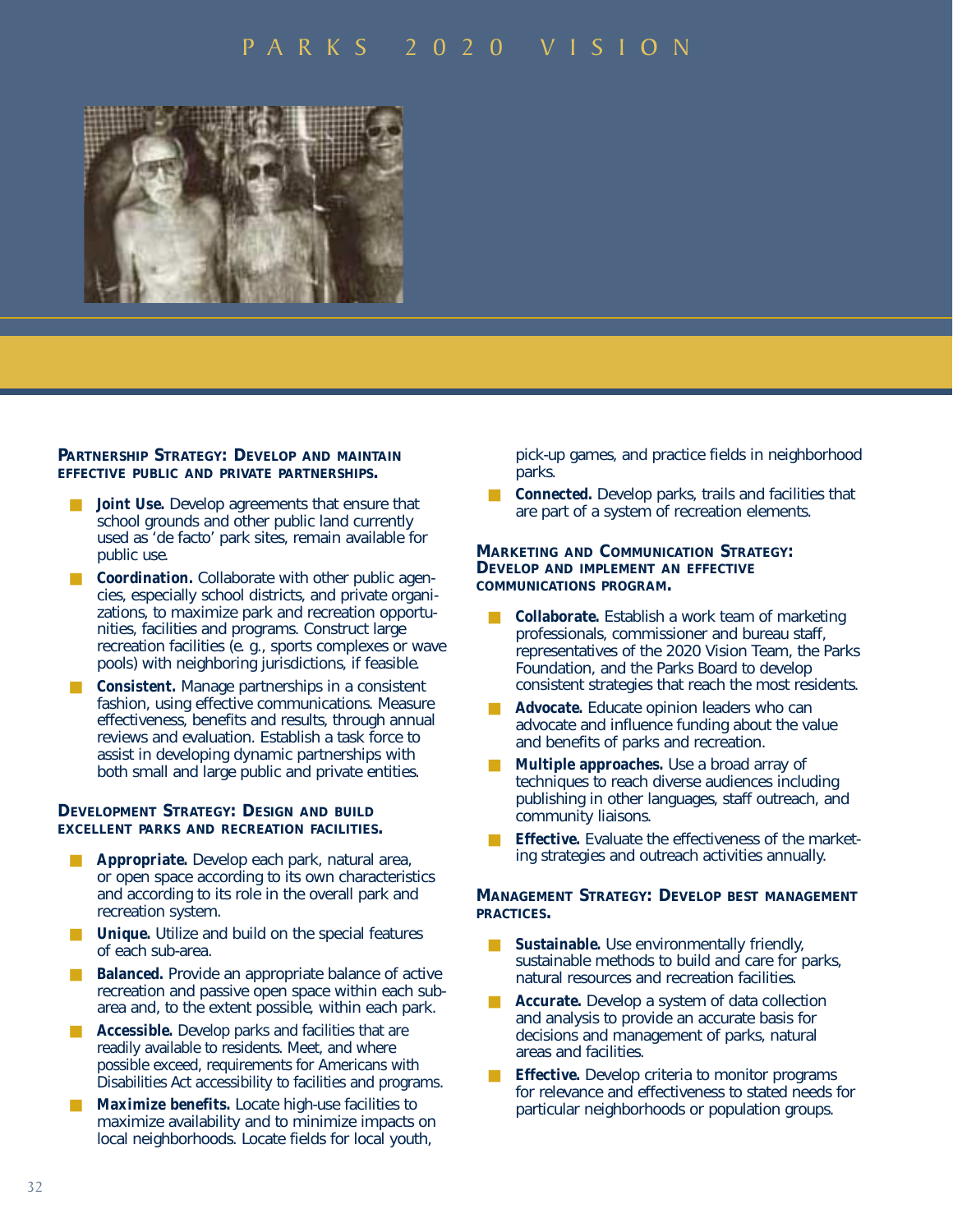# PORTLAND PARKS & RECREATION

#### **FUNDING STRATEGY: PROVIDE STABLE AND PREDICTABLE FUNDING TO REALIZE THE 2020 VISION.**

- *Non-monetary sources.* Increase the use of volunteer, funding partnerships, interagency cooperation, and entrepreneurial projects. Identify and initiate operating efficiencies and cost-avoidance strategies.
- *Short-term funding.* Seek voter approval to issue general obligation bonds to make needed renovations, acquisitions, and improvements. Seek voter approval for a local option tax to support park maintenance and operations.
- *Long-term funding.* Develop long-term strategies to provide dependable funding for parks and recreation needs.
- **Regional funding.** Support regional funding for regional assets and facilities (e. g., Washington Park, the botanical gardens, Delta Park).
- **Fees.** Develop fee schedules that provide cost recovery balanced against needed services. Continue to subsidize certain programs that serve populations with a demonstrated need. Provide services to city residents at lower costs than to non-residents.
- **Monitor.** Collect and analyze data annually to measure progress toward goals and determine the economic impact of parks and recreation.

arks 2020 Vision is worthy of an all-out effort. It will energize our communities, give opportunity for relaxation from life's stresses, and be a shining national example of preserving our national heritage and reclaimingwhat is worthwhile." P

*"*

Luis Machorro, SE Portland resident & Vision Team member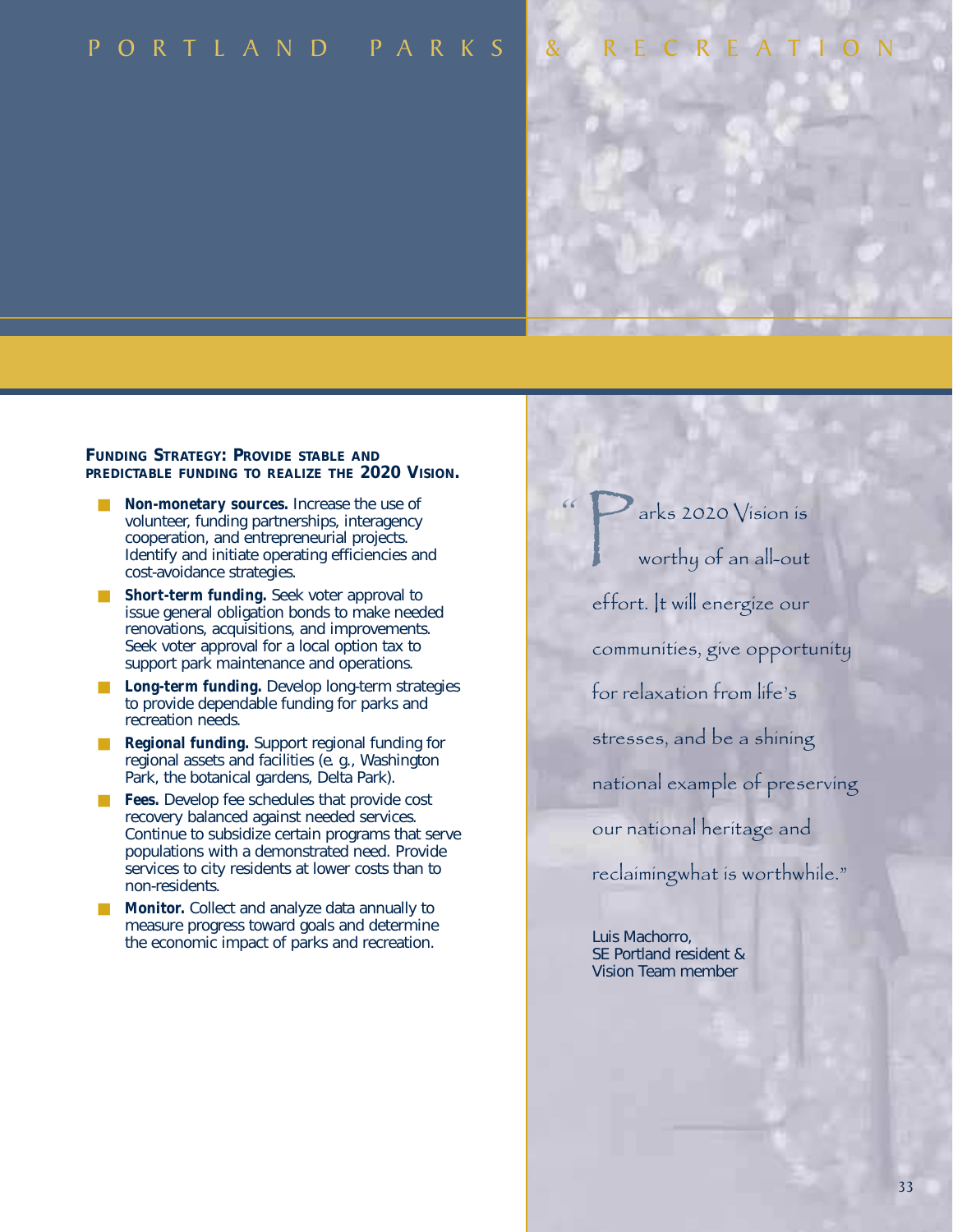

#### **IMMEDIATE NEXT STEPS**

Our work has begun — in fact it has never stopped. This is just the most recent — and most detailed — plan to address providing park and recreation services, protecting our natural resources, and ensuring that all Portland residents enjoy the benefits of nature and nurture available in our parks and recreation facilities. But new times call for new ways to meet these needs. Implementing the following actions will help us to realize our dreams.

#### **ESTABLISH A PARKS AND RECREATION BOARD**

Public involvement is vital to furthering the goals of the *Parks 2020 Vision*. An advisory Parks Board, comprised of people interested in and knowledgeable about parks, will bring an informed citizen perspective to park and recreation issues. The Board will:

- Act as the keeper of the Vision to ensure that the vision and recommendations of the Parks 2020 Vision are at the forefront of discussions about park and recreation issues and trends over time, and in all areas of the city.
- Advocate for parks on a city and regional basis to ensure that parks, natural areas, open spaces, and recreation facilities and services are advanced in city and regional planning and design.
- **Provide continuity** when transitions occur in PP&R Director and Commissioner positions.
- *Provide a forum* for public discussion and decision-making about park issues, bringing a city-wide and long-term perspective to neighborhood-based issues.

#### **ESTABLISH A PARKS FOUNDATION**

Current public funding does not meet all of Portland's needs for park and facility improvements, parkland acquisitions, and programs and services, nor always allow the degree of excellence that residents desire. A Parks Foundation, a public-private partnership like the local Library Foundation, will bring new resources, constituencies, and expertise to PP&R's long-term stewardship of the parks' system. A Parks Foundation will help raise funds to satisfy the following park needs:

- **Provide additional funds** for new projects, longterm, vision-oriented system planning, and further innovations in park and recreation programming. Add a "margin of excellence" to the design and construction of new facilities.
- *Help acquire land* to meet future recreation needs and promote habitat restoration in parks.
- Assist with scholarships to increase the participation of underrepresented individuals and groups. Strengthen PP&R's relationships with the business community, special interest groups, and the public at large.

#### **DEVELOP A 20-YEAR CAPITAL PLAN**

PP&R will develop a 20-year infrastructure master plan, to be completed within 18 months of *Parks 2020 Vision's* adoption. It will:

- Identify all park system needs.
- Estimate capital costs.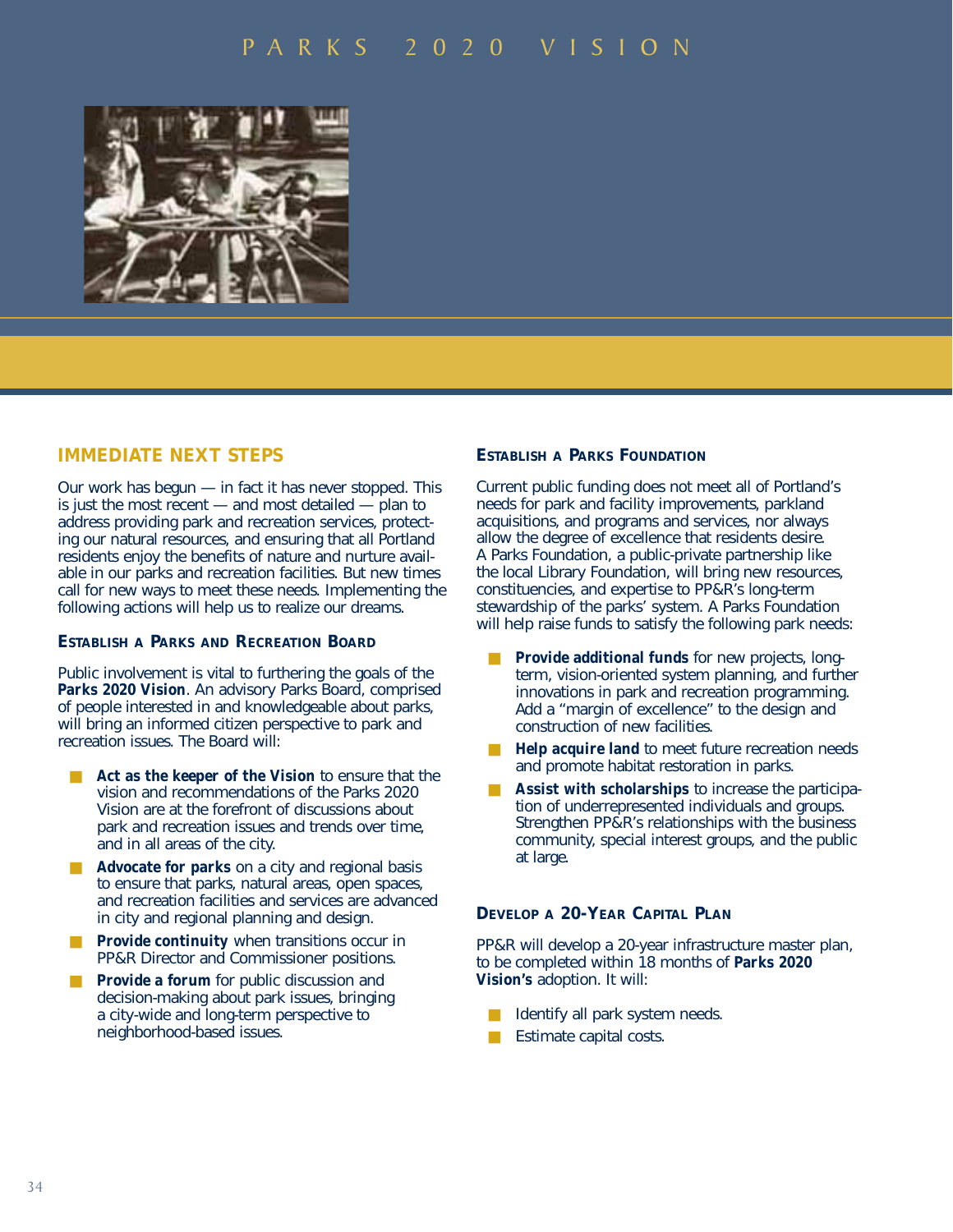## PORTLAND PARKS & RECREATION

- Identify the city's existing ability to fund current and projected capital needs.
- Identify multiple and specific funding strategies to close the gap between the system's needs and PP&R's current ability to meet them.

Capital projects will be given priority in a first five-year increment, a second five-year increment, and a third ten-year increment. Costs will be developed for each project, although they will become more generalized in the outer years, and funding methods will be identified to implement capital improvements. The infrastructure master plan will be dynamic; it will be updated annually through the bureau's 5-year capital plan and biennial budget.

#### **DEVELOP A COMPREHENSIVE MARKETING AND COMMUNITY INVOLVEMENT PLAN**

Because the park system is so diverse, many people know only a fraction of the services available. Developing an integrated marketing and community involvement plan will help address the lack of awareness of the scope and diversity of the system as well as the challenges and opportunities within the parks system. It will illustrate the essential role of parks and recreation in our lives and generate support for it.

The plan will address 'brand' recognition through strategies such as signage standards, improved outreach efforts and information distribution, and improved public involvement. Marketing and communication experts in addition to PP&R staff will ensure that the plan is responsive, efficient, and communicates as intended. Results will be analyzed regularly to assess progress and problems, and to improve products and performance.

|<br>|<br>|<br>t is one thing to plan the future, but quite another to see it carried out. A great deal of courage, perseverance, and energy will be required to see that this bold plan becomes a reality."

Worth Caldwell, SW Portland resident & Vision Team member

*"*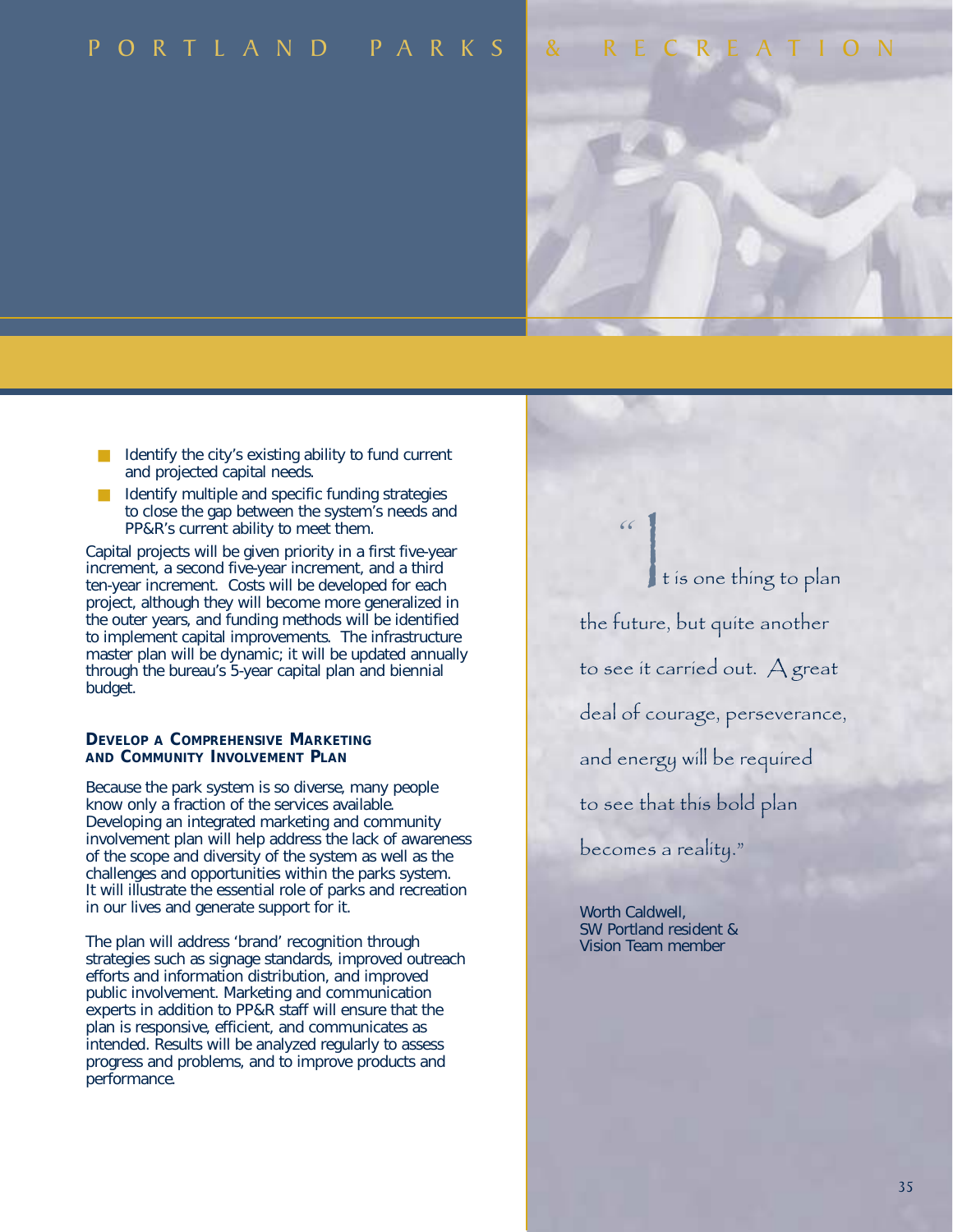

#### **DEVELOP A COMPREHENSIVE PARTNERSHIP PLAN**

PP&R cannot and should not provide all of the park and recreation facilities in Portland, but coordination is needed to maximize benefits for residents. Some partnerships work very well, others have potential but are not successful for a variety of reasons. Of particular concern is the need for consistent school district agreements. Because of the importance of the partnerships, and the number of clients and patrons involved, it is critical to have clear written agreements.

A plan will be developed to include policies and procedures to consistently and effectively manage partnerships. PP&R will respond to evolving community needs by strengthening existing partnerships and developing relationships with new partners.

#### **DEVELOP LONG AND SHORT TERM FUNDING PLANS**

Seek voter approval to issue general obligation bonds to make needed renovations, acquisitions, and improvements. Develop long-term strategies to provide dependable funding for parks and recreation needs. Among the options are niche taxes (e. g., restaurant and beverage taxes or entertainment and amusement taxes) and regional funding opportunities.

rban parks are where (Contrast numbers of persons) [are] brought closely together, poor and rich, young and old...each individual adding by his mere presence to the pleasure of all others." *"*

Frederick Law Olmsted, father of landscape architecture, 1870